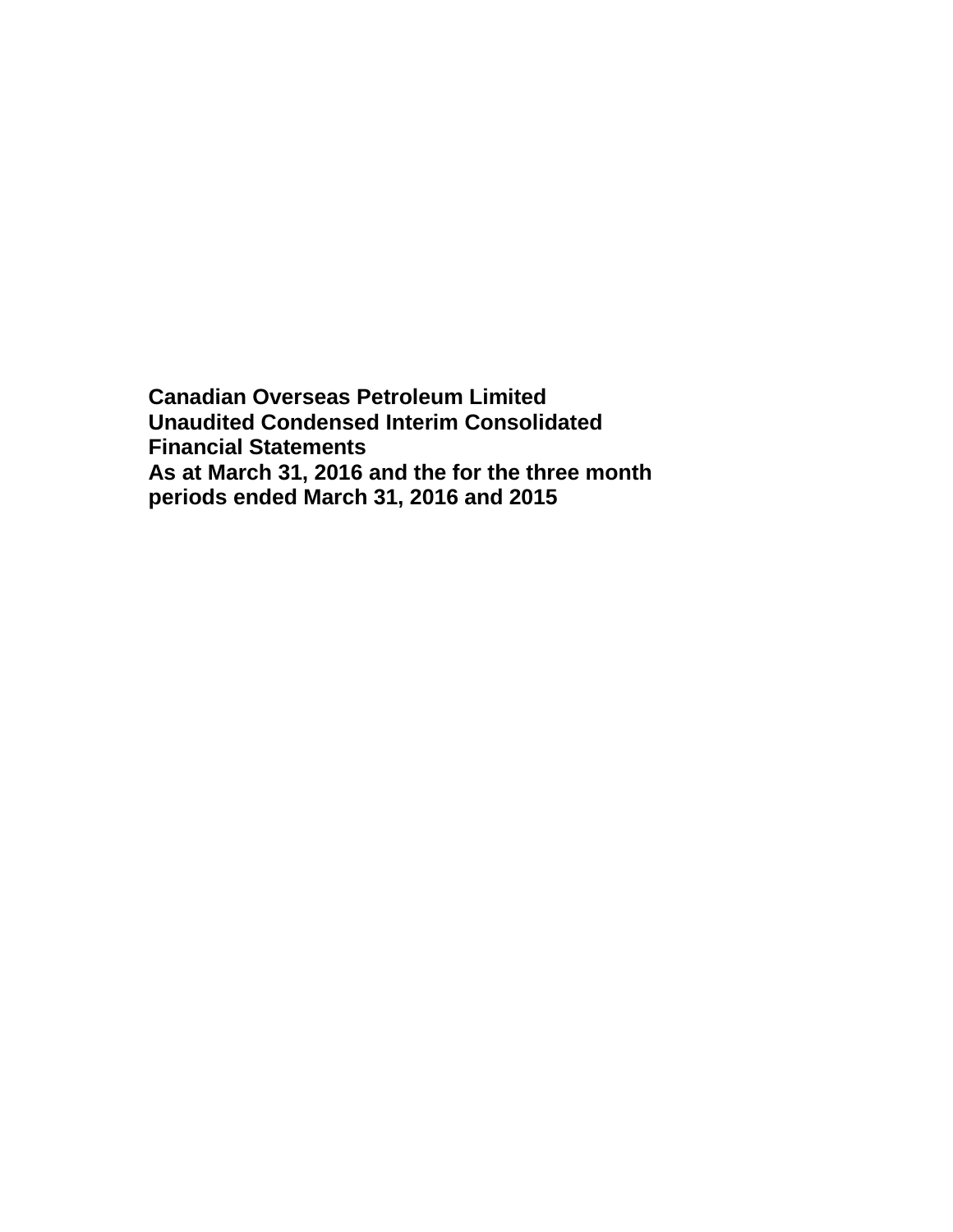#### **Management's Responsibility for Consolidated Financial Statements**

The information provided in these unaudited condensed interim consolidated financial statements is the responsibility of management. In the preparation of the statements, estimates are sometimes necessary to make a determination of future values for certain assets or liabilities. Management believes such estimates have been based on careful judgments and have been properly reflected in the accompanying consolidated financial statements.

Management maintains a system of internal controls to provide reasonable assurance that the Company's assets are safeguarded and to facilitate the preparation of relevant and timely information.

The audit committee has reviewed the unaudited condensed interim consolidated financial statements with management and the auditors, and has reported to the Board of Directors. The Board of Directors has approved the unaudited consolidated interim financial statements as presented.

*Signed "Arthur S. Millholland" Signed "Aleksandra Owad"* Arthur S. Millholland Aleksandra Owad President and Chief Executive Officer Chief Financial Officer May 12, 2016 May 12, 2016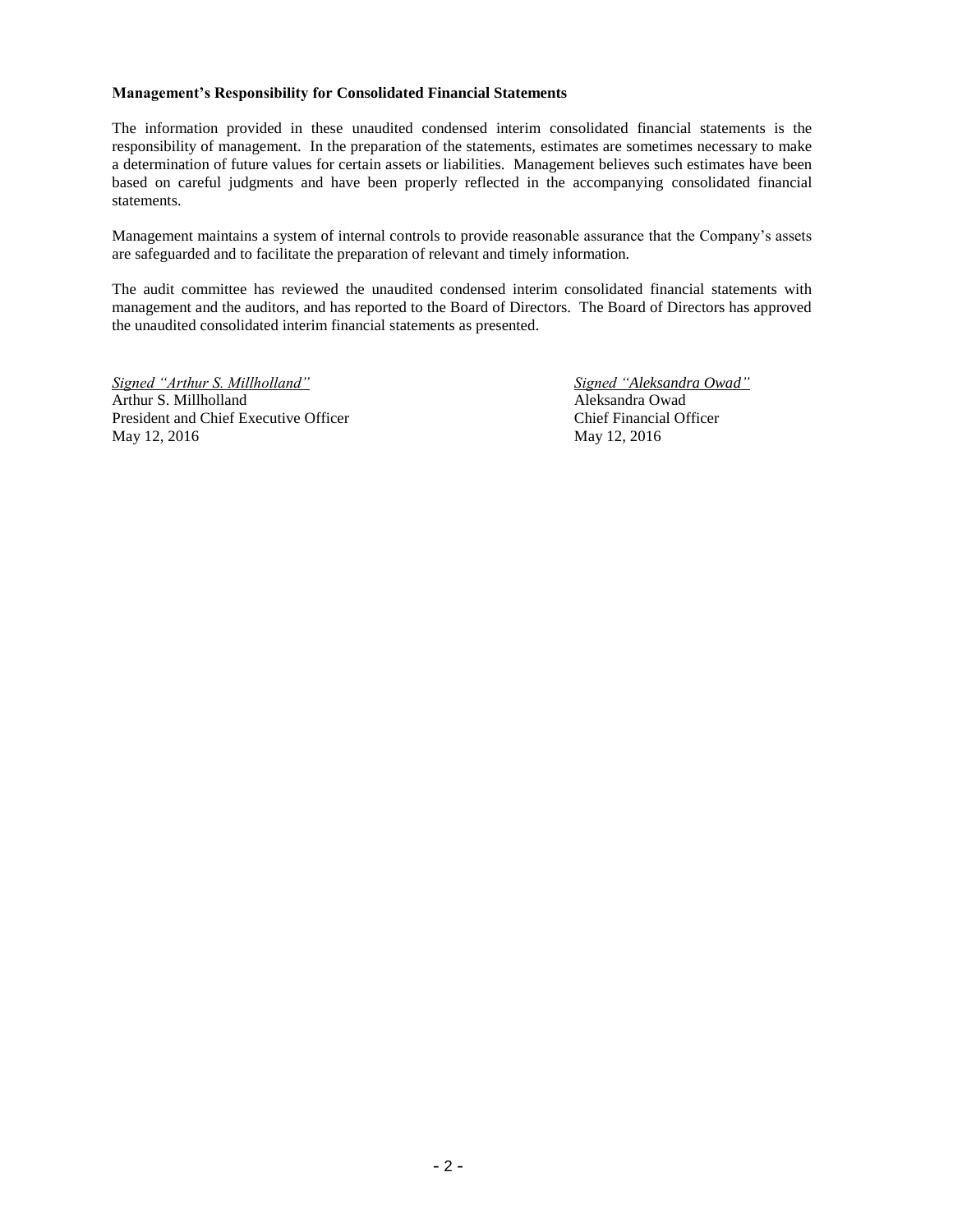# **Condensed Consolidated Statements of Financial Position (unaudited)**

**(in thousands of United States dollars)**

| As at                                                                            | March 31,<br>2016 | December 31,<br>2015 |  |  |
|----------------------------------------------------------------------------------|-------------------|----------------------|--|--|
|                                                                                  |                   |                      |  |  |
| <b>Assets</b>                                                                    |                   |                      |  |  |
| Current                                                                          |                   |                      |  |  |
| Cash and cash equivalents (note 3)                                               | \$<br>1,318       | \$<br>2,015          |  |  |
| Accounts receivable                                                              | 139               | 149                  |  |  |
| Prepaid expenses                                                                 | 160               | 219                  |  |  |
|                                                                                  | 1,617             | 2,383                |  |  |
| Deposits and prepayments                                                         | 51                | 51                   |  |  |
| Exploration and evaluation assets (note 5)                                       | 16,496            | 16,455               |  |  |
| Office equipment                                                                 | 96                | 109                  |  |  |
|                                                                                  | \$<br>18,260      | \$<br>18,998         |  |  |
| <b>Liabilities</b>                                                               |                   |                      |  |  |
| Current                                                                          |                   |                      |  |  |
| Accounts payable and accrued liabilities (note 6)                                | \$<br>1,657       | \$<br>1,424          |  |  |
|                                                                                  | 1,657             | 1,424                |  |  |
| Derivative liability (note 7a)                                                   | 1,084             | 367                  |  |  |
|                                                                                  | 2,741             | 1,791                |  |  |
| <b>Shareholders' Equity</b>                                                      |                   |                      |  |  |
| Share capital (note 7)                                                           | 120,730           | 120,730              |  |  |
| Warrants (note $7(b)$ )                                                          | 2,612             | 2,612                |  |  |
| Contributed capital reserve (note $7(c)$ )                                       | 48,014            | 48,014               |  |  |
| Deficit                                                                          | (153, 437)        | (151, 687)           |  |  |
| Accumulated other comprehensive income                                           | (2,400)           | (2,462)              |  |  |
|                                                                                  | 15,519            | 17,207               |  |  |
|                                                                                  | \$<br>18,260      | \$<br>18,998         |  |  |
| $\mathbf{r}$<br>$\mathbf{r}$ $\mathbf{r}$ $\mathbf{r}$ $\mathbf{r}$ $\mathbf{r}$ |                   |                      |  |  |

### **Nature of operations** *(note 1)* **Going concern** *(note 2)* **Commitments and contractual obligations** *(note 8)*

See accompanying notes to the condensed consolidated financial statements.

**Approved on behalf of the Board:**

*Signed "Arthur S. Millholland" Signed "John F. Cowan"* Director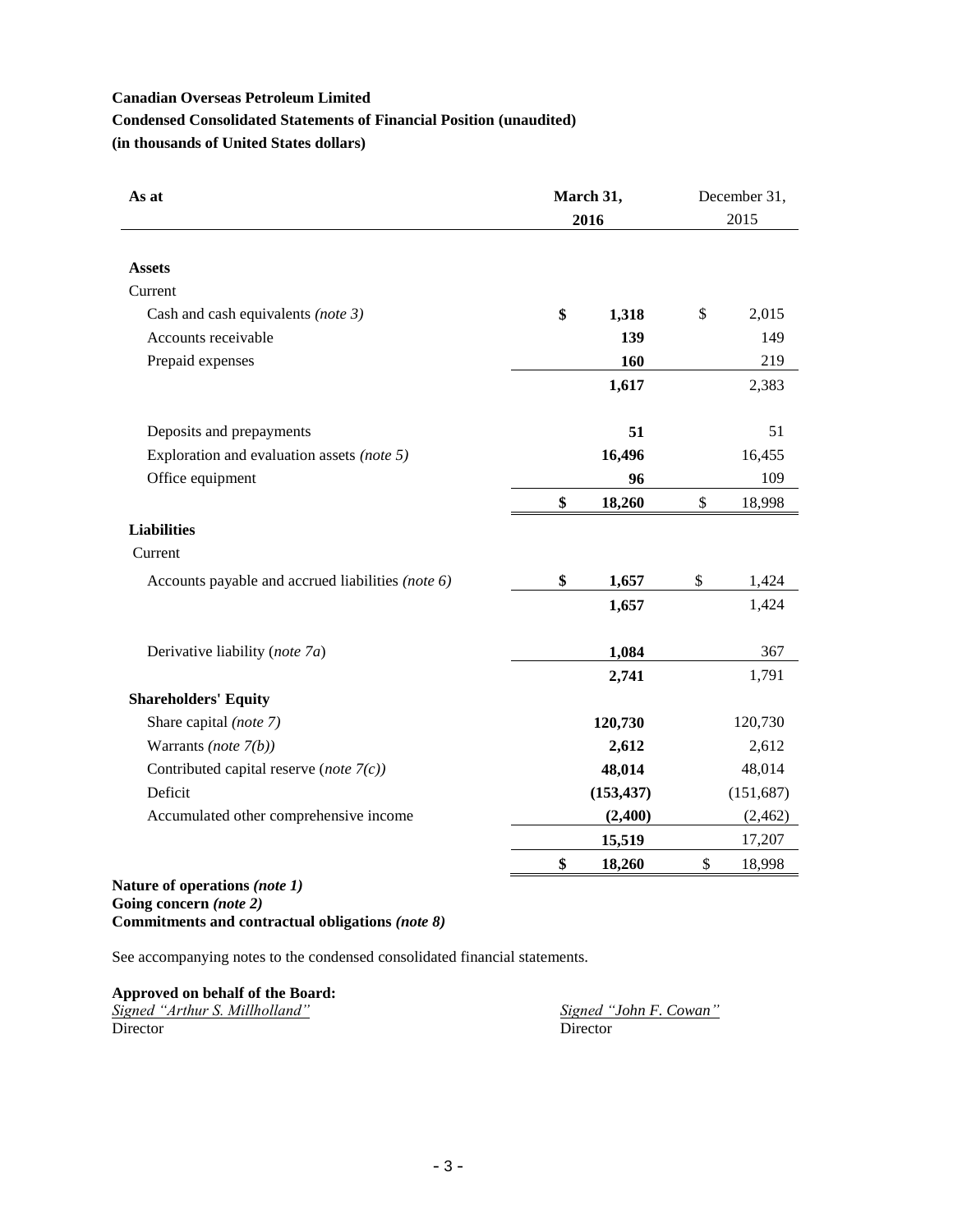$\qquad \qquad$ 

# **Condensed Consolidated Statements of Comprehensive Loss (unaudited)**

**(in thousands of United States dollars, except per share amounts)**

| For the three months ended March 31             | 2016          | 2015          |
|-------------------------------------------------|---------------|---------------|
|                                                 |               |               |
| <b>Operations</b>                               |               |               |
| Pre-license costs                               | \$            | \$<br>(50)    |
| Administrative                                  | (1,038)       | (1,501)       |
| Depreciation                                    | (13)          | (13)          |
|                                                 | (1,051)       | (1, 564)      |
| <b>Finance income and costs</b>                 |               |               |
| Interest income                                 | 3             | 8             |
| Derivative (loss) / gain (note 7)               | (654)         | 8             |
| Foreign exchange loss                           | (46)          | (379)         |
|                                                 | (697)         | (363)         |
| Loss before investments in joint ventures       | (1,748)       | (1,927)       |
| Loss on investment in joint venture (note $4$ ) | (2)           | (205)         |
| Net loss                                        | (1,750)       | (2,132)       |
| Gain on translation of foreign subsidiaries     | 62            | 75            |
| Comprehensive loss                              | \$<br>(1,688) | \$<br>(2,057) |
| Loss per share (basic and diluted)              | \$<br>(0.00)  | \$<br>(0.01)  |
| Weighted average number of shares outstanding   | 482,339,196   | 402,050,497   |

See accompanying notes to the condensed consolidated financial statements.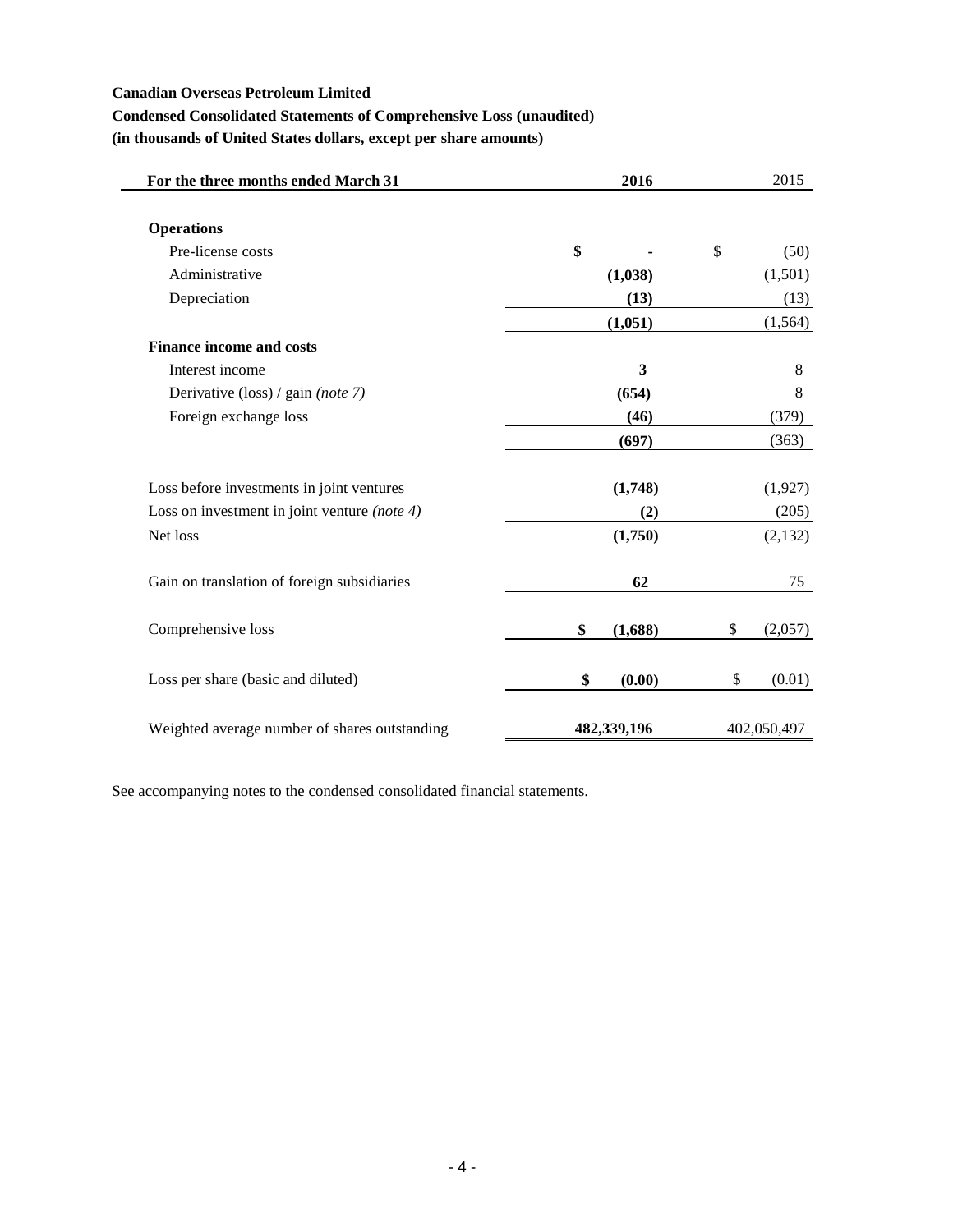# **Condensed Consolidated Statements of Changes in Equity (unaudited)**

**(in thousands of United States dollars)**

|                                                 |    |              |               |                 |                    |               | <b>Accumulated</b>             |               |
|-------------------------------------------------|----|--------------|---------------|-----------------|--------------------|---------------|--------------------------------|---------------|
|                                                 |    |              |               |                 | <b>Contributed</b> |               | <b>Other</b>                   |               |
|                                                 |    | <b>Share</b> |               |                 | Capital            |               | Comprehensive                  | <b>Total</b>  |
|                                                 |    | Capital      |               | <b>Warrants</b> | <b>Reserve</b>     |               | Deficit Income/ $(Loss)^{(1)}$ | <b>Equity</b> |
| <b>Balance at January 1, 2015</b>               | S. | 117,247      |               | \$2,612         | \$<br>48,014       | \$ (145,002)  | \$<br>(2,603)                  | \$20,268      |
| Comprehensive (loss) /<br>income for the period |    | ٠            |               |                 |                    | (2,132)       | 75                             | (2,057)       |
| <b>Balance at March 31, 2015</b>                | -S | 117,247      |               | \$2,612         | \$<br>48,014       | \$(147, 134)  | \$<br>(2,528)                  | \$<br>18,211  |
| <b>Balance at December 31, 2015</b>             | \$ | 120,730      |               | \$2,612         | \$<br>48,014       | \$ (151,687)  | \$<br>(2, 462)                 | \$17,207      |
| Comprehensive (loss) /<br>income for the period |    | ٠            |               |                 |                    | (1,750)       | 62                             | (1,688)       |
| <b>Balance at March 31, 2016</b>                |    | \$120,730    | <sup>\$</sup> | 2,612           | \$48,014           | \$ (153, 437) | \$<br>(2,400)                  | \$15,519      |

**(1)**As at March 31, 2016 and 2015, the accumulated other comprehensive income balance consists of unrealized foreign exchange on translation of foreign subsidiaries.

See accompanying notes to the condensed consolidated financial statements.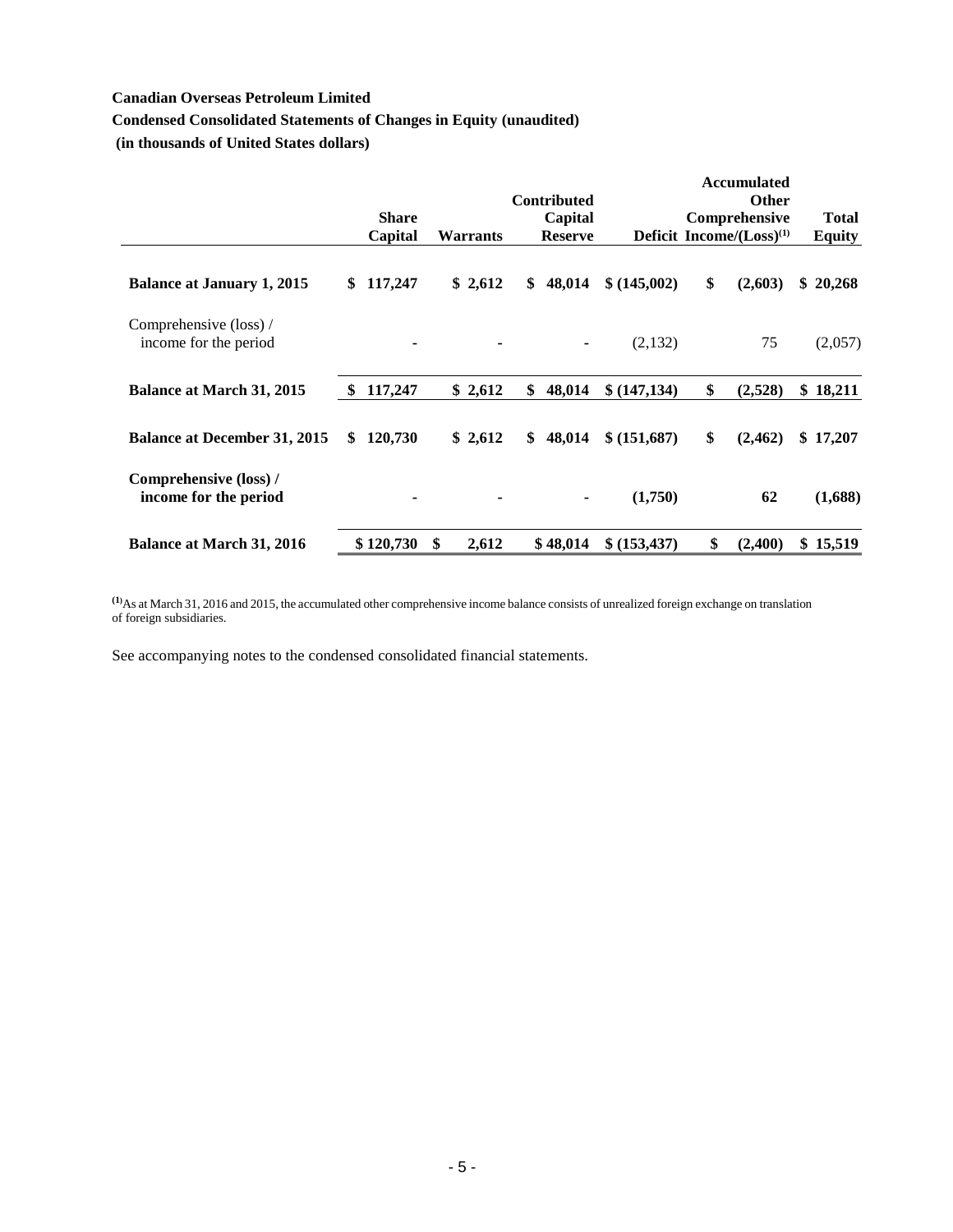# **Condensed Consolidated Statements of Cash Flows (unaudited)**

**(in thousands of United States dollars)**

L

| For the three months ended March 31                                                   | 2016          | 2015          |
|---------------------------------------------------------------------------------------|---------------|---------------|
| <b>Cash Used In Operating Activities</b>                                              |               |               |
| Loss                                                                                  | \$<br>(1,750) | \$<br>(2,132) |
| Interest income                                                                       | (3)           | (8)           |
| Add (deduct) non-cash items:                                                          |               |               |
| Derivative loss / (gain) (note 7)                                                     | 654           | (8)           |
| Depreciation                                                                          | 13            | 13            |
| Unrealized foreign exchange loss                                                      | 46            | 408           |
| Loss on investment in joint venture (note 4)                                          | 2             | 205           |
|                                                                                       | (1,038)       | (1,522)       |
| Net change in non-cash working capital (note 10)                                      | 302           | 18            |
|                                                                                       | (736)         | (1,504)       |
| <b>Investing Activities</b>                                                           |               |               |
| Additions to office equipment                                                         |               | (4)           |
| Additions to exploration and evaluation assets                                        |               |               |
| (note 5)                                                                              | (41)          | (54)          |
| Additions to investment in joint venture (note 4)                                     | (2)           | (386)         |
| Interest income                                                                       | 3             | 8             |
|                                                                                       | (40)          | (436)         |
| Decrease in cash and cash equivalents<br>during the period                            | (776)         | (1,940)       |
| Effect of foreign exchange on cash and cash<br>equivalents held in foreign currencies | 79            | (314)         |
| Cash and cash equivalents, beginning of period                                        | 2,015         | 4,705         |
| Cash and cash equivalents, end of period                                              | \$<br>1,318   | \$<br>2,451   |

See accompanying notes to the condensed consolidated financial statements.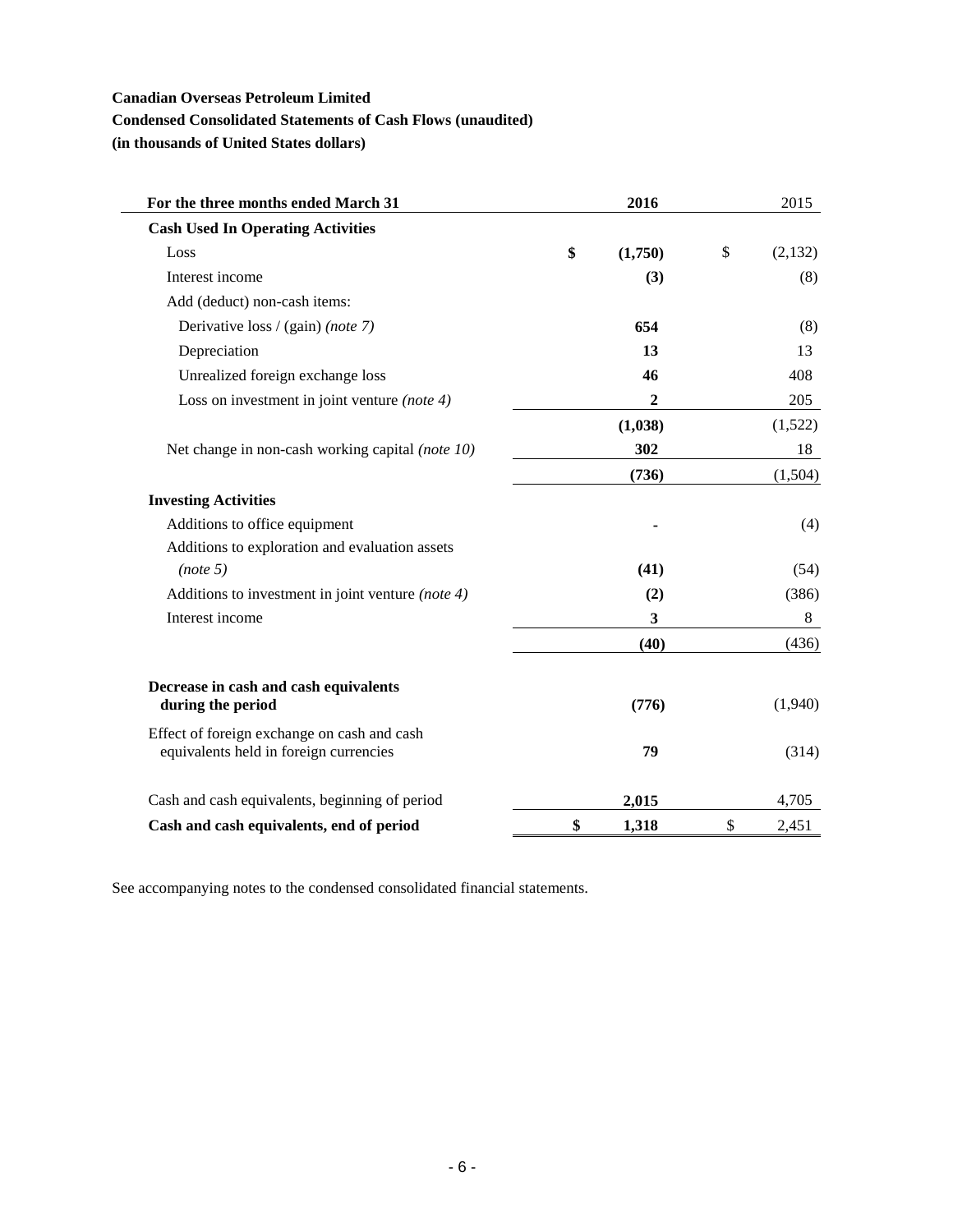# **1. NATURE OF OPERATIONS**

Canadian Overseas Petroleum Limited ("COPL" or the "Company"), is a widely-held publicly traded company incorporated and domiciled in Canada. The Company's common shares are traded on the TSX Venture Exchange in Canada and the London Stock Exchange in the UK. The Company's registered office is in Calgary, Alberta at  $400$ ,  $604 - 1$ <sup>st</sup> Street SW.

COPL and its subsidiaries are involved in the identification, acquisition, exploration and development of oil and natural gas offshore reserves. As at March 31, 2016, the Company has the following subsidiaries, all of which are wholly-owned directly or indirectly:

- COPL Technical Services Limited, which is involved in providing technical services to the COPL group of companies;
- Canadian Overseas Petroleum (UK) Limited ("COPL UK"), which conducts the Company's operations in the United Kingdom ("UK");
- Canadian Overseas Petroleum (Bermuda Holdings) Limited and Canadian Overseas Petroleum (Bermuda) Limited ("COPL B"), which were incorporated to conduct operations in offshore Liberia and elsewhere; and
- Canadian Overseas Petroleum (Namibia) Limited, which was incorporated in Bermuda in October 2014.

The Company, along with an unrelated company, Shoreline Energy International Limited, incorporated Shoreline Canoverseas Petroleum Development Corporation Limited ("ShoreCan") in October 2014 in Bermuda to focus on acquisitions of upstream oil and gas exploration, development and producing assets in sub-Saharan Africa. Both partners hold a 50% interest in the joint venture.

## **2. BASIS OF PREPARATION AND GOING CONCERN**

#### *Basis of Preparation and Compliance*

The Company's unaudited condensed interim consolidated financial statements ("financial statements") have been prepared in accordance with International Accounting Standard ("IAS") 34, "Interim Financial Reporting" following acceptable accounting policies under International Financial Reporting Standards ("IFRS") and are reported in thousands of United States dollars ("\$"). The Company's financial statements should be read in conjunction with the Company's audited annual consolidated financial statements as at and for the years ended December 31, 2015 and 2014, which outline the Company's significant accounting policies in Note 3 thereto, which have been applied consistently in these financial statements, as well as the Company's critical accounting judgments and key sources of estimation uncertainty which are also set out in Note 3 thereto.

#### *Going Concern*

These financial statements are prepared on a going concern basis which assumes that the Company will be able to realize its assets and discharge its liabilities in the normal course of business.

Currently, the Company does not have material cash inflows and/or adequate financing to develop profitable operations. The Company is pursuing exploration projects and contracts that will require substantial additional financing before they are able to generate positive operating cash flows. Accordingly, the Company's continued successful operations are dependent on its ability to obtain additional financing. There is no assurance that the Company will be able to obtain adequate financing in the future or that such financing will be obtained on terms advantageous to the Company. With no assurance such financing will be obtained in 2016, there may be significant doubt the Company will be able to continue as a going concern. These financial statements do not give effect to adjustments that would be necessary to the carrying values and classifications of assets and liabilities should the Company be unable to continue as a going concern.

The financial statements were authorized for issue by the Company's Board of Directors on May 12, 2016.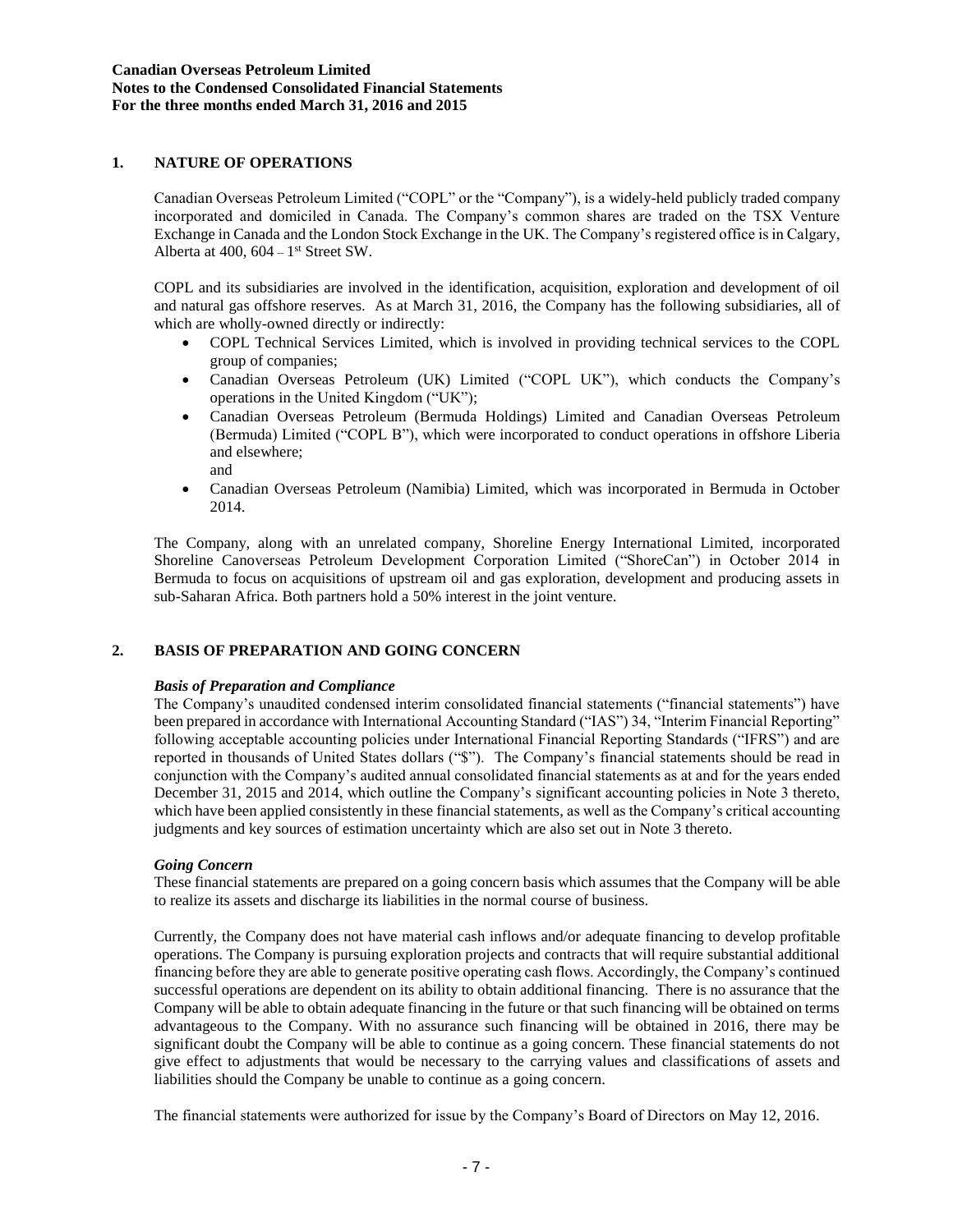# **3. CASH AND CASH EQUIVALENTS**

| (\$000's)            | <b>March 31, 2016</b> | December 31, 2015 |       |
|----------------------|-----------------------|-------------------|-------|
| Cash                 | 1.225                 |                   | .928  |
| Credit card deposits | 93                    |                   |       |
|                      | 1.318                 |                   | 2,015 |

Cash balances earn interest, whenever possible, at floating rates based on daily bank deposit rates.

Credit card deposits are bank deposits that cover the maximum credit limit available for corporate credit cards.

The fair value of cash and cash equivalents was \$1.3 million as at March 31, 2016 (\$2.0 million as at December 31, 2015). The Company deposits its cash with reputable Canadian and Bermuda banks. The Company did not have any overdraft facilities in place as at March 31, 2016 and December 31, 2015.

# **4. INVESTMENT IN JOINT VENTURE**

The Company currently holds a 50% interest in a jointly controlled entity, ShoreCan, focusing on acquisitions of upstream oil and gas exploration, development and producing assets in sub-Saharan Africa. The determination of ShoreCan as a joint venture was based on ShoreCan's structure through a separate legal entity whereby neither the legal form nor the contractual arrangement give the owners rights to the assets and obligations for the liabilities within the normal course of business, nor does it give the rights to the economic benefits of the assets or responsibility for settling liabilities associated with the arrangement.

The Company and its joint venture partner signed a funding agreement, effective October 24, 2014 (the "Funding Agreement") providing financial support as needed in proportion to its interest (50% each) in ShoreCan for ShoreCan's expenses and obligations. Amounts advanced to ShoreCan under the terms of the Funding Agreement are unsecured and payable on or before October 24, 2017 contingent upon ShoreCan generating its own cashflows. Interest is charged monthly at an annual rate of 3.0% above USD one month LIBOR.

On February 20, 2015, ShoreCan entered into a commercial acquisition, ratified by the Ministry of Energy in Namibia, of an 80% interest in three blocks offshore Namibia. The blocks are defined as 1708, 1709 and 1808.

On August 17, 2015 ShoreCan agreed to an acquisition in Nigeria subject to the approvals of the Nigerian regulatory authorities whereby ShoreCan acquires 80% of the issued share capital of a company with 100% of the equity and titled interest of an oil appraisal and development project offering near term oil production. The transaction also provides that ShoreCan will take over management and operatorship of the asset. Should the transaction not complete, there is no financial penalty to the Company and any obligations under the transaction agreements will terminate.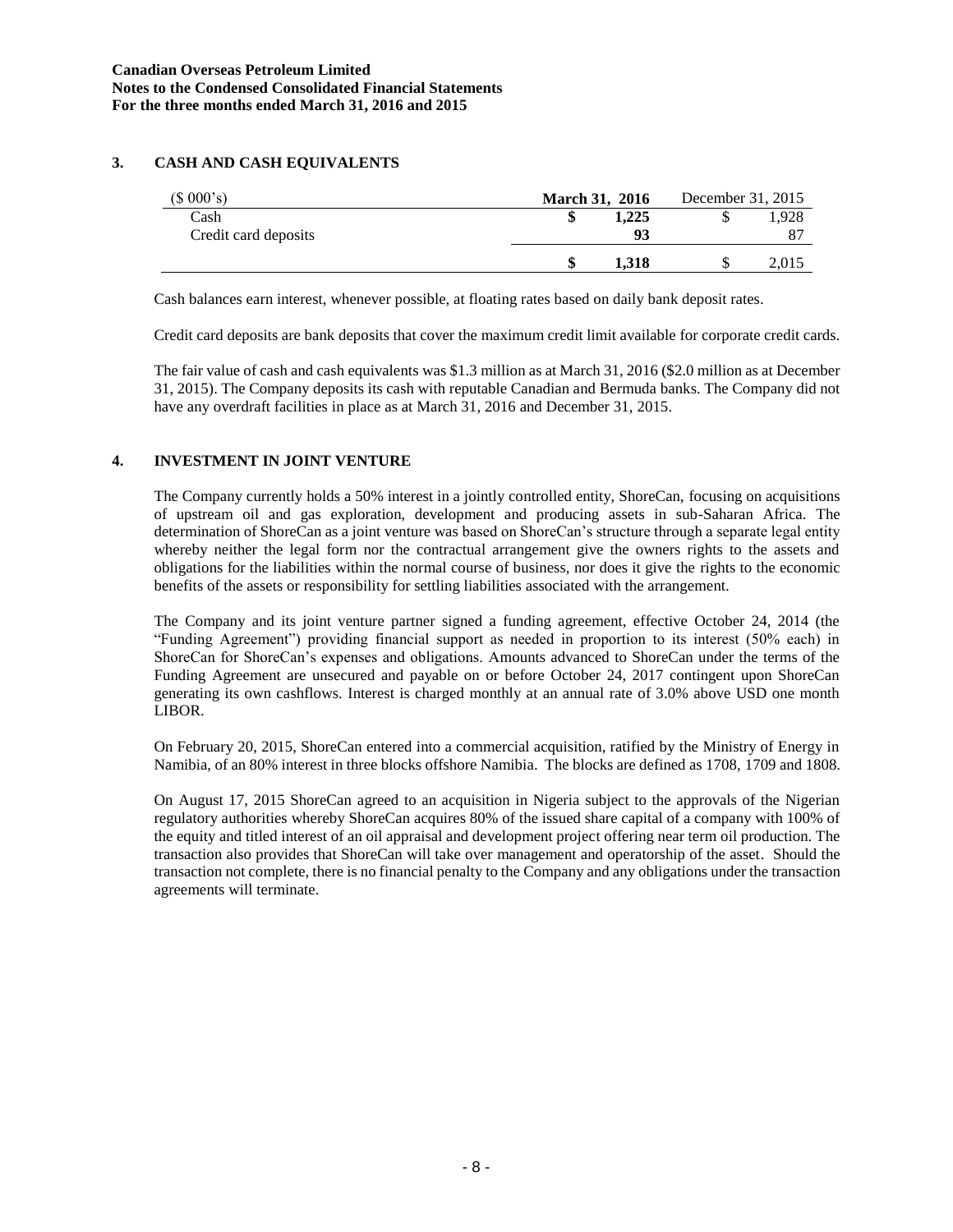# **4. INVESTMENT IN JOINT VENTURE (continued)**

#### **Summarized statement of comprehensive loss for investment in joint venture under equity accounting:**

| For the three months ended March 31  |             |             |
|--------------------------------------|-------------|-------------|
| (\$000's)                            | 2016        | 2015        |
| Revenues                             | \$          | Φ<br>Ф      |
| Expenses                             |             |             |
| Pre-licence costs                    |             | (351)       |
| General and administration           | (1,065)     | (59)        |
|                                      | (1,065)     | (410)       |
| Finance income                       |             |             |
| Foreign exchange gain                | 1           |             |
| Interest expense                     | (58)        |             |
|                                      | (57)        |             |
| Net Loss                             | (1,122)     | (410)       |
| Share of equity investment (percent) | 50%         | 50%         |
| Company's share of net loss          | \$<br>(561) | \$<br>(205) |

Included in ShoreCan's expenses for the three months ended March 31, 2016, is \$0.5 million (2015 - \$nil) of management and technical services and \$29,000 (2015 - \$nil) of interest expense charged by the Company and its subsidiaries.

### **Carrying value of investment in joint venture under equity accounting:**

| Statement of financial position<br>(\$000's) | March 31,<br>2016 | December 31.<br>2015 |
|----------------------------------------------|-------------------|----------------------|
| Assets                                       |                   |                      |
| Non-current Assets                           | \$<br>252         | \$<br>250            |
| Exploration and evaluation assets            | 495               | 495                  |
|                                              | \$<br>747         | 745                  |
| Liabilities                                  |                   |                      |
| Current liabilities                          | (156)             | (151)                |
| Non-current liabilities                      | (7,838)           | (6,719)              |
|                                              | \$<br>(7,994)     | S<br>(6,870)         |
| Net Liabilities                              | (7, 247)          | (6,125)              |
| Share of net liabilities (percent)           | 50%               | 50%                  |
| Company's share of total investment          | \$<br>(3,624)     | S<br>(3,063)         |

### **Reconciliation of carrying amount of net investment in joint venture:**

| <b>Carrying amount - Opening</b>               | $\overline{\phantom{a}}$ |      |
|------------------------------------------------|--------------------------|------|
| Increases in net investment in joint venture   |                          |      |
| during the period                              |                          | 729  |
| Loss recognized on investment in joint venture | $\mathbf{2}^{\circ}$     | 729) |
| <b>Carrying amount - Ending</b>                | ۰                        |      |

As at March 31, 2016, ShoreCan's non-current liabilities included \$3.9 million due to the Company under the terms of the Funding Agreement (December 31, 2015 - \$3.4 million).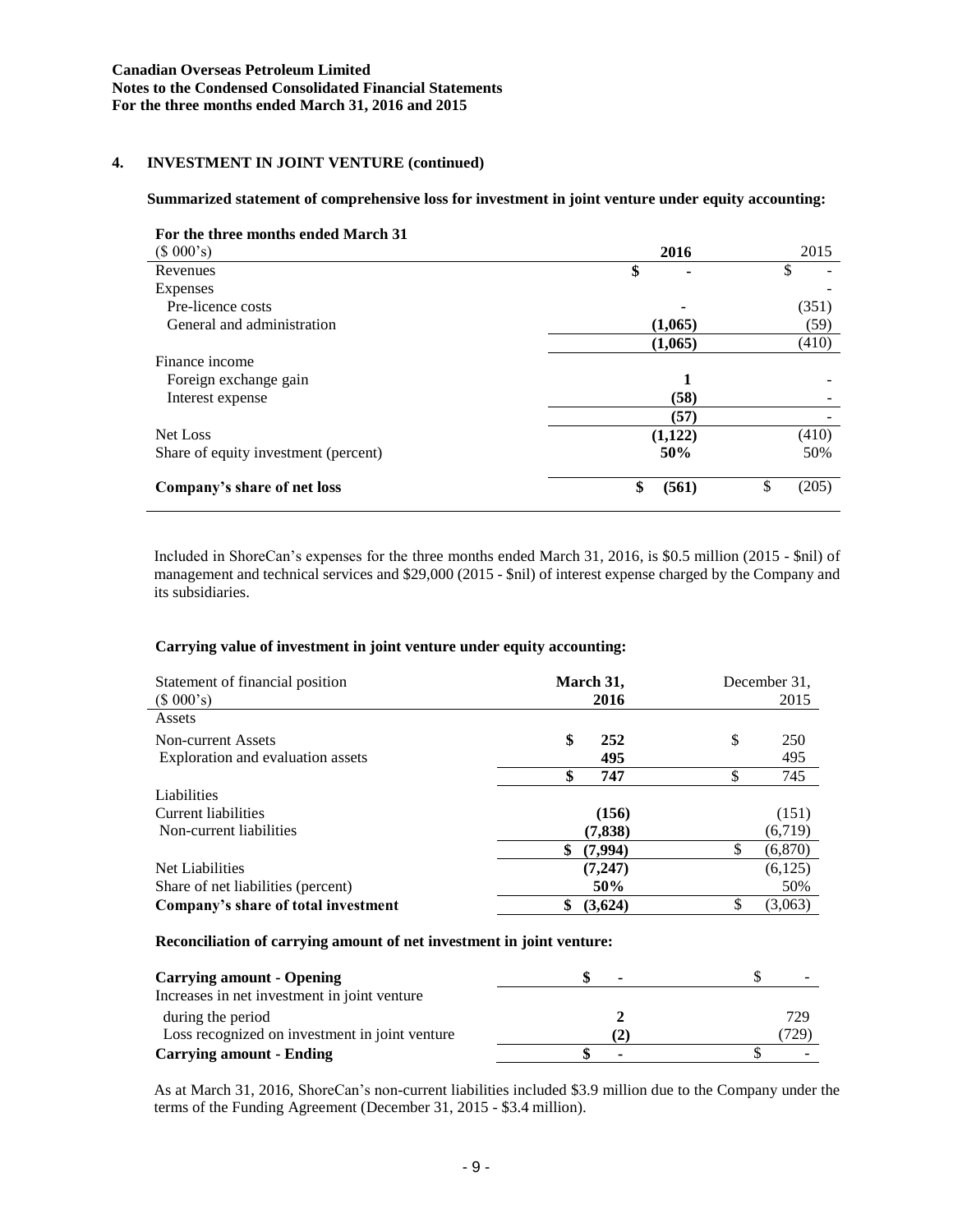## **4. INVESTMENT IN JOINT VENTURE (continued)**

For the three months ended March 31, 2016, the Company's share of ShoreCan's losses of \$0.6 million (three months ended March 31, 2015 - \$0.2 million) exceed the Company's Net Investment of \$2,000 for this period (\$0.2 million for three months ended March 31, 2015). Accordingly, under the equity method, the Company recognized its share of ShoreCan's losses of \$2,000 for the three months ended March 31, 2016 (\$0.2 million for three months ended March 31, 2015).

As at March 31, 2016, the Company's share in ShoreCan's accumulated losses is \$3.6 million (December 31, 2015 - \$3.1 million). Unrecognized accumulated losses on the investment as of March 31, 2016 are \$2.9 million including \$0.6 million of unrecognized losses for three months ended March 31, 2016.

As at March 31, 2016, ShoreCan has commitments of \$0.2 million for annual license fees due in the fourth quarter of 2016 and \$7.0 million which relate to a minimum work programme to be carried out by the second quarter of 2017, under its exploration license in Namibia. In the event that the acquisition of seismic data does not occur in accordance with the work programme, there is no financial penalty to ShoreCan and the license is subject to forfeiture after that date. ShoreCan is currently exploring alternatives for raising sufficient capital to complete the minimum work programme, and plans to proceed under the terms of the exploration license. ShoreCan has capitalized costs in Namibia of \$0.5 million as at March 31, 2016 (December 31, 2015 - \$0.5 million).

# **5. EXPLORATION AND EVALUATION ASSETS**

| (\$000's)               | <b>TOTAL</b> |
|-------------------------|--------------|
| As at January 1, 2015   | 16,305<br>\$ |
| <b>Additions</b>        | 150          |
| As at December 31, 2015 | 16,455       |
| <b>Additions</b>        | 41           |
| As at March 31, 2016    | 16.496       |

### *Liberia*

The Company holds a 17% working interest in Block LB-13 offshore Liberia, with the remaining 83% being held by ExxonMobil Exploration and Production Liberia Limited, who is the operator under this license.

At March 31, 2016, the \$16.5 million recognized as exploration and evaluation assets consists mainly of 3D seismic and capitalized geological evaluation work conducted on Block LB-13.

# **6. ACCOUNTS PAYABLE AND ACCRUED LIABILITIES**

| (\$000's)               | March 31, | December 31. |
|-------------------------|-----------|--------------|
|                         | 2016      | 2015         |
| Trade payables          | 993<br>\$ | 765          |
| Joint interest payables | 170       | 174          |
| Accrued liabilities     | 483       | 473          |
| Other                   | 11        | 12           |
| <b>Total</b>            | \$1,657   | .424         |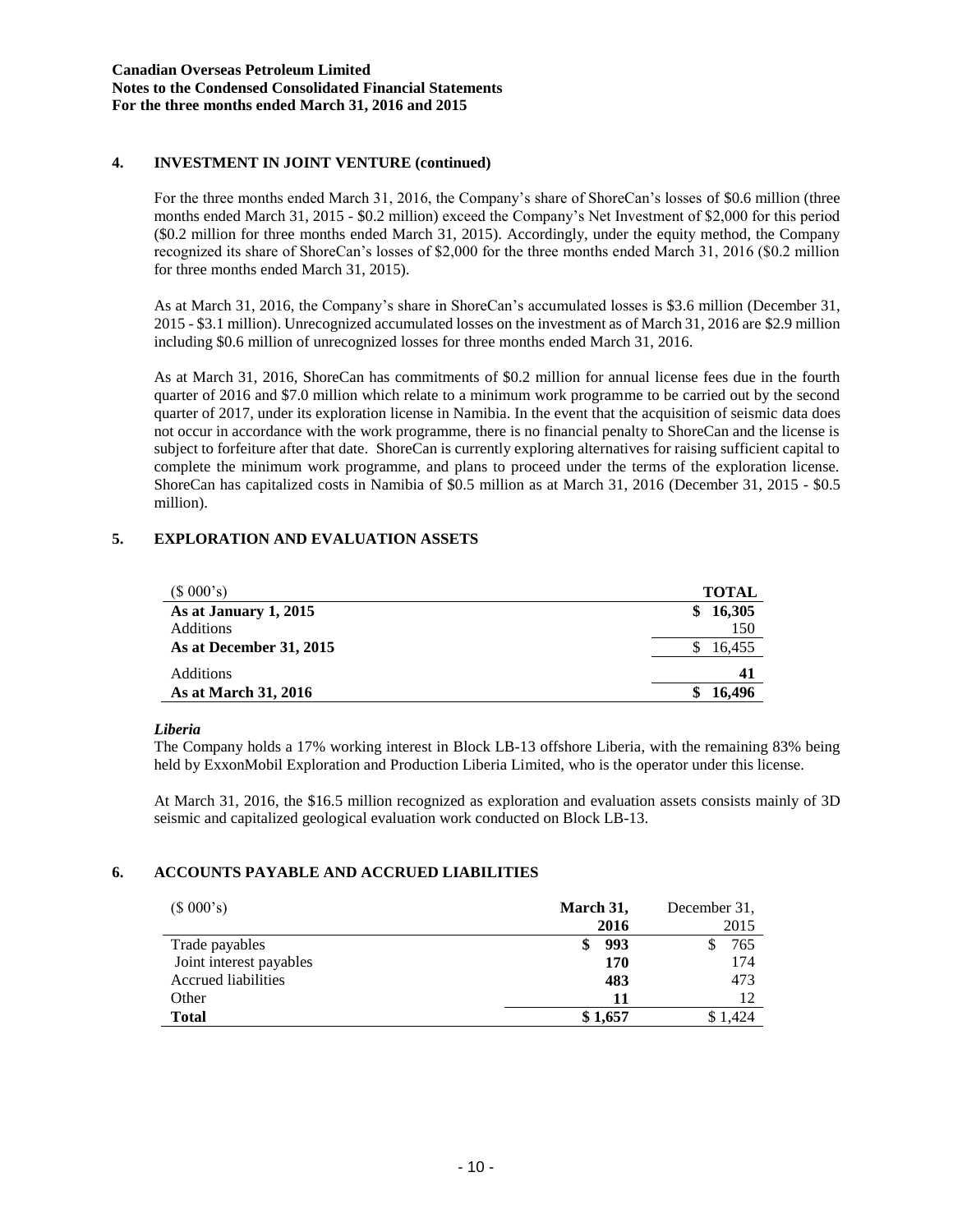# **7. SHARE CAPITAL**

### **a) Authorized and Issued Common Shares**

#### Authorized

An unlimited number of common voting shares (the "Common Shares") without nominal or par value and an unlimited number of preferred shares, issuable in series.

### Issued

The issued share capital is as follows:

|                                                    | Number of<br><b>Common Shares</b> | Amount    |
|----------------------------------------------------|-----------------------------------|-----------|
| Balance, January 1, 2015                           | 402,050,497                       | \$117,247 |
| Issued pursuant to public offering on July 9th (i) | 80,288,699                        | 5,677     |
| Warrants issued from the offering                  |                                   | (1,372)   |
| Share issue costs                                  |                                   | (822)     |
| <b>Balance, December 31, 2015</b>                  | 482,339,196                       | \$120,730 |
| <b>Balance, March 31, 2016</b>                     | 482,339,196                       | \$120,730 |

(i) On July 9, 2015, the Company closed a short form prospectus in connection with a marketed offering of Units of the Company ("2015 Offering"). Each Unit consisted of one Common Share in the capital of the Company and one share purchase warrant. Each share purchase warrant ("2015 Offering Warrant") entitles the holder thereof to purchase one Common Share at an exercise price of CAD \$0.12 (\$0.09) per Common Share on or before the date that is 24 months following the closing date.

The Company issued 80,288,699 Units at a price of CAD \$0.09 (\$0.07) for gross proceeds of CAD \$7.2 million (\$5.7 million). The agents were paid a cash commission of CAD \$0.4 million (\$0.3 million) representing 6.0% of the gross proceeds of the 2015 Offering. Other expenses related to the 2015 Offering of Units amounted to approximately CAD \$0.5 million (\$0.4 million).

The fair value of the 2015 Offering Warrants issued was estimated at \$1.4 million using a Black-Scholes option pricing model with the following assumptions:

|                               | 2015  |
|-------------------------------|-------|
| Risk-free interest rate       | 0.39% |
| Weighted average life (years) | 2.0   |
| Expected volatility           | 85%   |
| Expected dividend yield       | 0%    |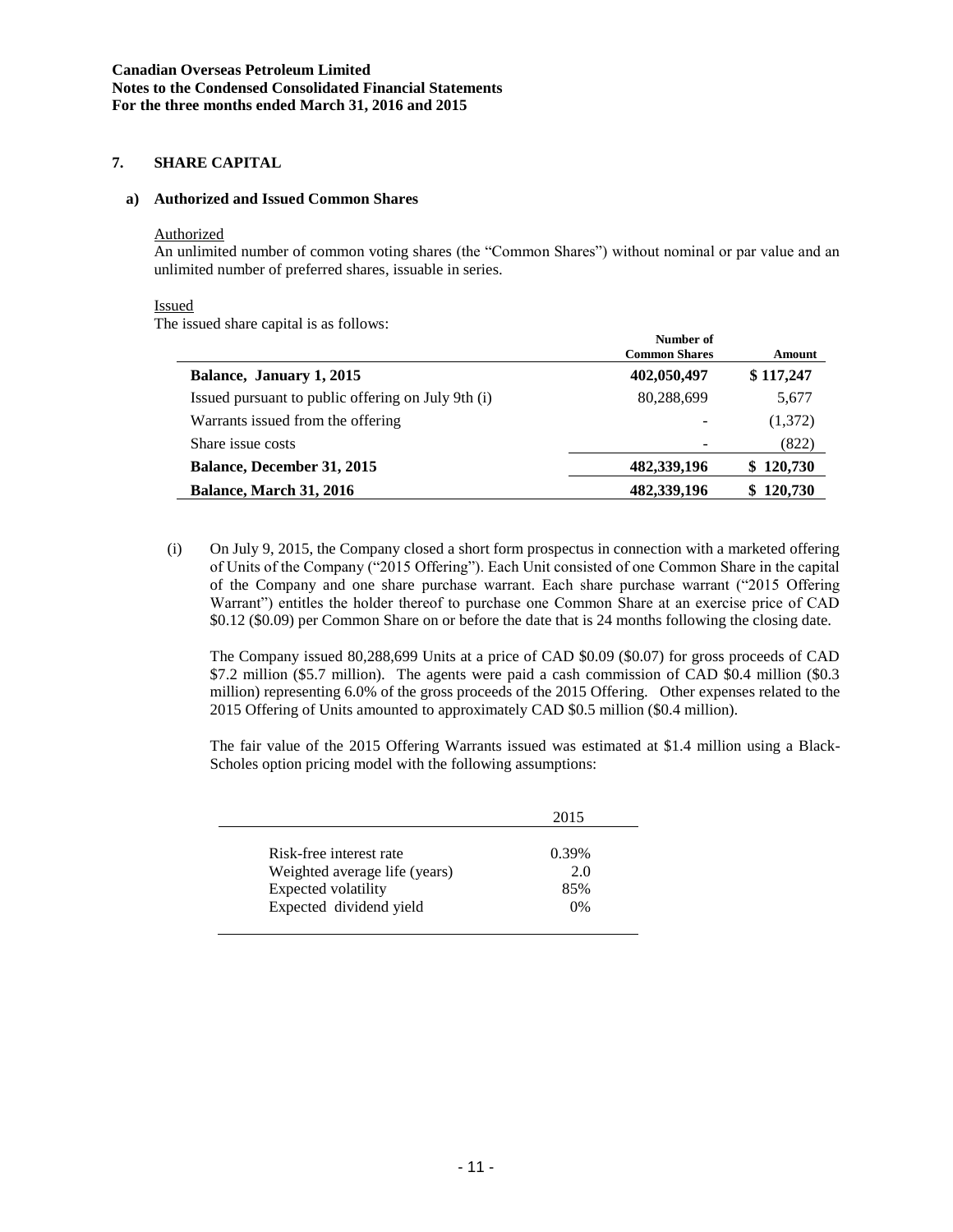## **7. SHARE CAPITAL (continued)**

#### **a) Authorized and Issued Common Shares (continued)**

The fair value of the 2015 Offering Warrants was netted against proceeds from share capital and a derivative liability of \$1.4 million was recognized as at July 9, 2015. The 2015 Offering Warrants' exercise price is in CAD, and the Company's functional currency is in USD. As there is variability in these exchange rates, the 2015 Offering Warrants are classified as a derivative financial instrument.

As at March 31, 2016, the derivative liability was revalued and a derivative loss of \$0.6 million on the derivative liability was recognized for the three months ended March 31, 2016. The derivative liability in respect of the 2015 Offering Warrants as at March 31, 2016, was estimated at \$1.0 million (December 31, 2015 - \$0.3 million), using a Black-Scholes option pricing model with the following assumptions:

|                                                | 2016      |
|------------------------------------------------|-----------|
| Risk-free interest rate                        | 0.53%     |
| Weighted average life (years)                  | 1.25      |
| Expected volatility<br>Expected dividend yield | 90%<br>0% |

The Company also issued 4,548,380 share purchase warrants ("2015 Offering Agent Warrants") to its agents as compensation warrants in an amount equal to 6.0% of 75,806,333 of the Common Shares issued pursuant to the 2015 Offering. Each 2015 Offering Agent Warrant entitles the holder to purchase one Common Share of the Company that is 24 months following the closing date, at an exercise price of CAD \$0.09 (\$0.07). The fair value of the 2015 Offering Agent Warrants estimated at \$0.1 million using a Black-Scholes option pricing model with the following assumptions: 2015

| Risk-free interest rate       | 0.39% |
|-------------------------------|-------|
| Weighted average life (years) | 2.0   |
| Expected volatility           | 85%   |
| Expected dividend yield       | 0%    |
|                               |       |

The fair value of the 2015 Offering Agent Warrants was netted against proceeds from share capital and a derivative liability of \$0.1 million was recognized as at July 9, 2015. As at March 31, 2016, the derivative liability was revalued and a derivative loss of \$45,000 on the derivative liability was recognized for the three months ended March 31, 2016. The derivative liability in respect of the 2015 Offering Agent Warrants as at March 31, 2016, was estimated at \$76,500 (December 31, 2015 - \$27,000), using a Black-Scholes option pricing model with the following assumptions:

|                               | 2016  |
|-------------------------------|-------|
|                               |       |
| Risk-free interest rate       | 0.53% |
| Weighted average life (years) | 1.25  |
| Expected volatility           | 90%   |
| Expected dividend yield       | 0%    |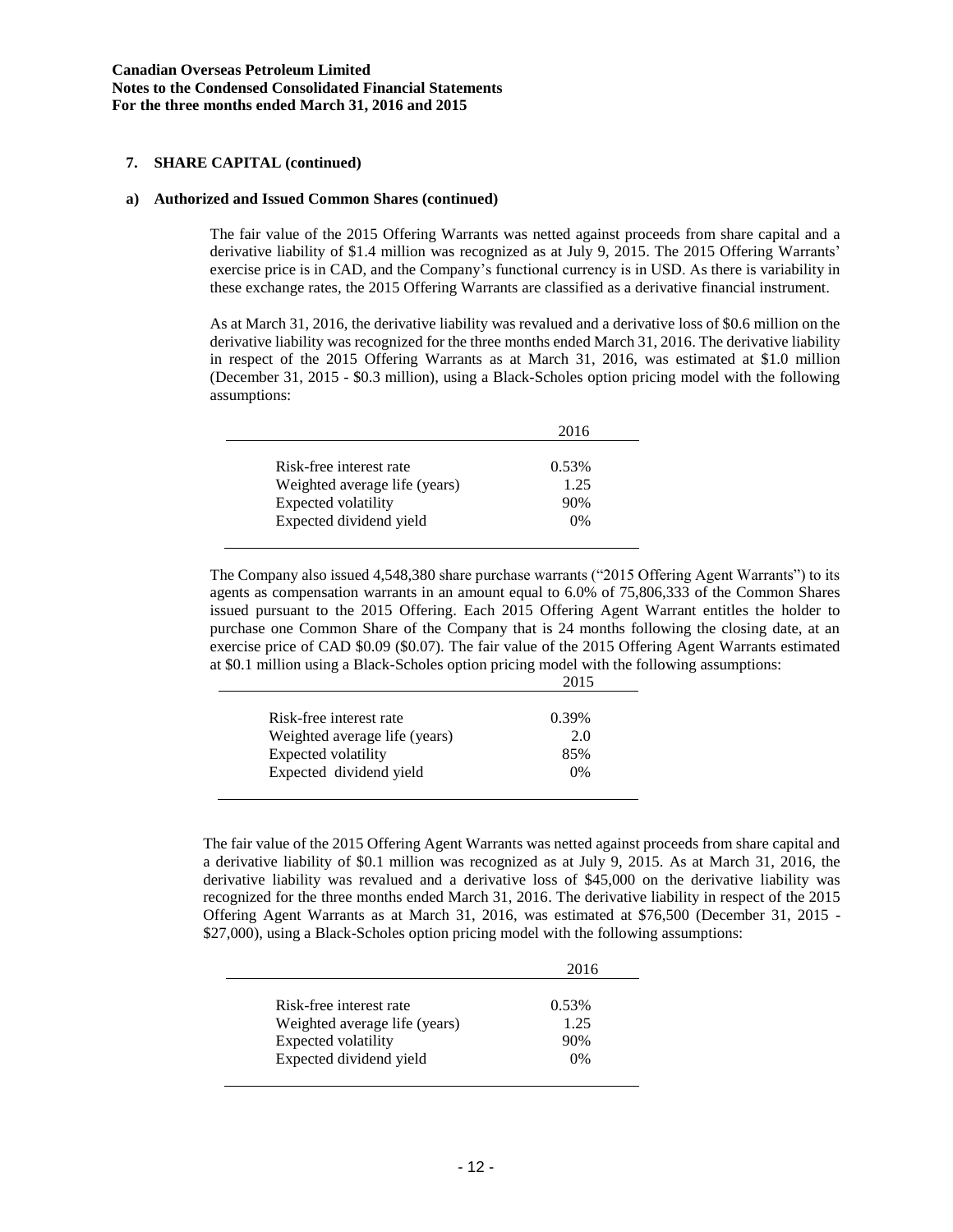# **7. SHARE CAPITAL (continued)**

#### **a) Authorized and Issued Common Shares (continued)**

(ii) Subsequent to quarter end, the Company closed a private placement for a total gross proceeds of \$6.8 million in two tranches as follows.

On April 28, 2016, further to first tranche of the private placement to investors in the United Kingdom and on a non-brokered basis ("Non-Brokered Offering"), the Company issued 22,857,143 units at a price of GBP 0.035 (\$0.051) for gross proceeds of GBP \$0.8 million (\$1.2 million). Each unit consists of one common share in the capital of the Company ("Common Share") and one share purchase warrant ("Non-Brokered Offering Warrant"). Each Non-Brokered Offering Warrant entitles the holder thereof to purchase one Common Share at an exercise price of GBP \$0.0475 (\$0.0695) per Common Share on or before the date that is 24 months following the closing date.

In connection with the Non-Brokered Offering, the Company paid a cash finder's fee of GBP \$0.1 million (\$0.2 million) and issued 1,177,114 warrants (the Finder's Warrants") as compensation warrants. Each Finder's Warrant entitles the holder thereof to purchase one Common Share of the Company at an exercise price of GBP 0.035 (\$0.051) per Common Share on or before the date that is 24 months following the closing date. Other expenses related to the Non-Brokered Offering of Units are estimated at approximately GBP \$0.2 million (\$0.2 million).

On May 3, 2016, further to a brokered portion of the private placement in Canada ("Brokered Offering"), the Company issued 100,866,868 units at a price of CAD 0.07 (\$0.055) for gross proceeds of CAD \$7.1 million (\$5.6 million). Each unit consists of one common share in the capital of the Company ("Common Share") and one share purchase warrant ("Brokered Offering Warrant"). Each Brokered Offering Warrant entitles the holder thereof to purchase one Common Share at an exercise price of CAD 0.095 (\$0.075) per Common Share on or before the date that is 24 months following the closing date.

In connection with the Brokered Offering, the Company paid a cash commission to its Agents of CAD 0.4 million (\$0.3 million) and issued 5,233,206 warrants (the "Agents' Warrants") as compensation warrants. Each Agents' Warrant entitles the holder thereof to purchase one Common Share of the Company at an exercise price of CAD 0.07 (\$0.055) per Common Share on or before the date that is 24 months following the closing date. Other expenses related to the Brokered Offering of units are estimated at approximately CAD 0.2 million (\$0.2 million).

### **b) Warrants**

A summary of the Company's share purchase warrants outstanding at March 31, 2016 is as follows:

| (\$000's)                                             | Number of<br>Warrants | Weighted Avg.<br><b>Exercise Price</b> | <b>Fair Value of</b><br><b>Warrants</b> |
|-------------------------------------------------------|-----------------------|----------------------------------------|-----------------------------------------|
| Balance, January 1, 2015                              | 51,443,889            | \$0.36                                 | \$2,612                                 |
| Issued pursuant to public offering (note $8$ (a) (i)) | 80,288,699            | 0.09                                   |                                         |
| Issued pursuant to public offering (note $8(a)(i)$ )  | 4.548.380             | 0.07                                   |                                         |
| Balance, December 31, 2015                            | 136,280,968           | \$0.19                                 | \$2,612                                 |
| <b>Balance, March 31, 2016</b>                        | 136,280,968           | \$0.19                                 | \$2,612                                 |

Subsequent to quarter end, on April 4, 2016, a total of 888,889 Common Share purchase warrants issued to the Company's agent (further to 2014 public offering), expired unexercised.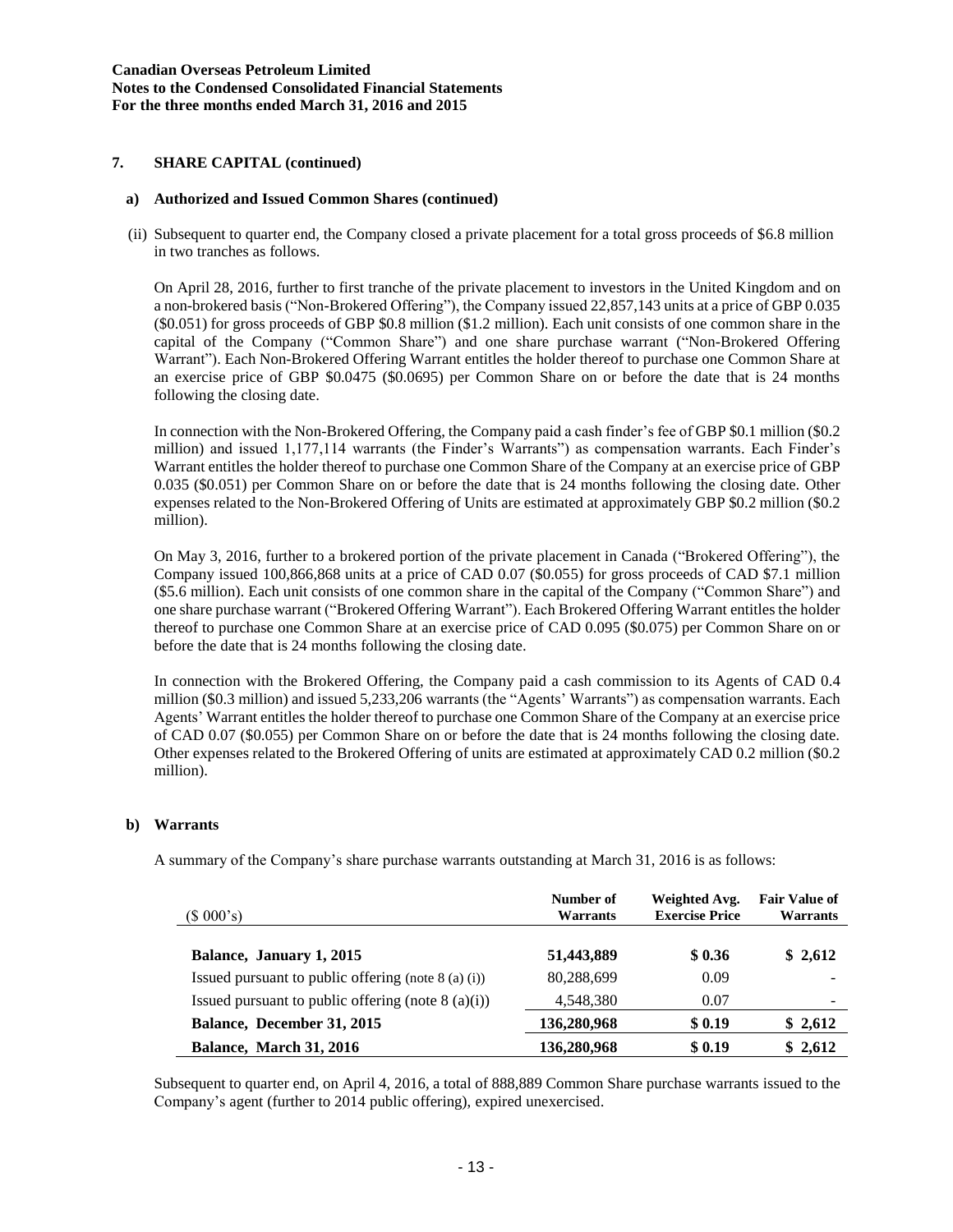# **7. SHARE CAPITAL (continued)**

#### **c) Incentive Stock Options**

The Company has a stock option plan where the number of Common Shares reserved under the plan shall not exceed 10% of the issued and outstanding Common Shares and the number reserved for any one individual may not exceed 5% of the issued and outstanding shares. Exercise prices for stock options granted are determined by the closing market price on the day before the date of grant.

| (\$000's)                                        | Number of<br><b>Options</b> | Weighted Avg.<br><b>Exercise Price*</b> | <b>Contributed</b><br><b>Capital Reserve</b> |  |
|--------------------------------------------------|-----------------------------|-----------------------------------------|----------------------------------------------|--|
| Balance, January 1, 2015                         | 28,065,000                  | \$<br>0.49                              | \$<br>48,014                                 |  |
| Expired                                          | (6,950,000)                 | 0.63                                    |                                              |  |
| Forfeited                                        | (1,800,000)                 | 0.33                                    |                                              |  |
| <b>Balance and exercisable December 31, 2015</b> | 19,315,000                  | \$0.46                                  | 48,014                                       |  |
| Expired                                          | (9,190,000)                 | 0.69                                    |                                              |  |
| Forfeited                                        | (1,100,000)                 | 0.39                                    |                                              |  |
| <b>Balance and exercisable March 31, 2016</b>    | 9,025,000                   | \$0.24                                  | 48,014                                       |  |

\*The weighted average exercise price has been converted in USD based on the foreign exchange rate in effect at the date of issuance

During the three months ended March 31, 2016, 9,190,000 stock options expired unexercised and 1,100,000 stock options were forfeited. No stock options were exercised during the three months ended March 31, 2016 and the year ended December 31, 2015.

As at March 31, 2016, a total of 9,025,000 stock options to purchase Common Shares are outstanding, having a weighted average exercise price of \$0.24 per share and a remaining weighted average contractual life of 2.56 years.

### **8. COMMITMENTS AND CONTRACTUAL OBLIGATIONS**

As at March 31, 2016, the Company has the following commitments:

| (\$000's)    | Total | Less than<br>One Year | <b>One to Three</b><br>Years | <b>Four to Five</b><br><b>Years</b> | <b>After Five</b><br>Years |
|--------------|-------|-----------------------|------------------------------|-------------------------------------|----------------------------|
| Office lease | 1.866 | 509                   | .018                         | 339                                 | $\overline{\phantom{0}}$   |

The Company is committed under operating lease agreements for the rental of office space in Calgary, Canada. The approximate total lease payments are \$1.9 million and are payable over the next four years.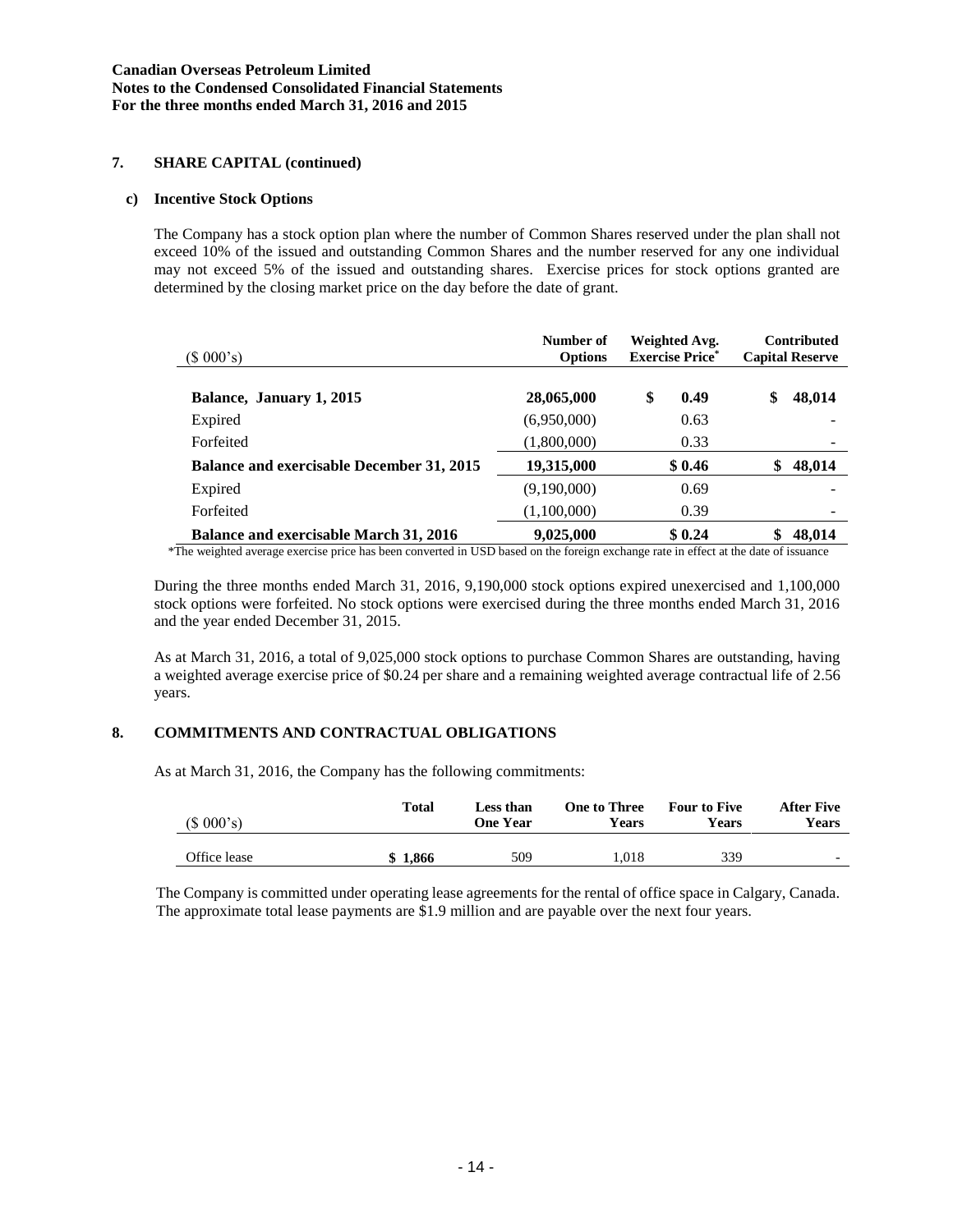# **9. FINANCIAL INSTRUMENTS**

The Company has classified its cash and cash equivalents, other deposits and derivative liability as financial assets and liabilities at fair value through profit and loss and has measured them at fair value. Accounts receivable and loan receivable are classified as loans and receivables; accounts payable and accrued liabilities are classified as other liabilities; these items are measured at amortized cost.

The Company uses the following hierarchy for determining and disclosing the fair value of financial instruments depending on the observability of the inputs employed in the measurement:

Level 1: fair value measurements are based on unadjusted quoted prices in active markets for identical assets or liabilities. An active market for an asset or liability is considered to be a market where transactions occur with sufficient frequency and volume to provide pricing information on an ongoing basis. At March 31, 2016, cash and cash equivalents, are valued using Level 1 inputs.

Level 2: fair value measurements are based on valuation models and techniques where the significant inputs are derived from quoted indices. Level 2 valuations are based on inputs including quoted forward prices, time value, volatility factors and broker quotes that can be observed or corroborated in the market for the entire duration of the derivative instrument. At March 31, 2016, the derivative liability is valued using Level 2 inputs.

Level 3: fair value measurements are based on unobservable information or where the observable data does not support a significant portion of the instrument's fair value. At March 31, 2016 the Company did not have any financial assets or liabilities valued using Level 3, and there were no transfers in and out of Level 3 during the three months ended March 31, 2016

#### **a) Fair values**

As at March 31, 2016 and December 31, 2015, the fair values of all financial instruments not carried at fair value approximated their carrying values due to their short-term maturity.

#### **b) Foreign exchange risk**

To mitigate a portion of its exposure and to the extent it is feasible, the Company keeps its funds in currencies applicable to its known short-term obligations.

Cash and cash equivalents includes amounts denominated in the following foreign currencies:

|                             | <b>March 31, 2016</b> | December 31, 2015 |
|-----------------------------|-----------------------|-------------------|
| <b>Great British Pounds</b> | 78                    | 42                |
| Canadian Dollars            | 1.508                 | 2.649             |